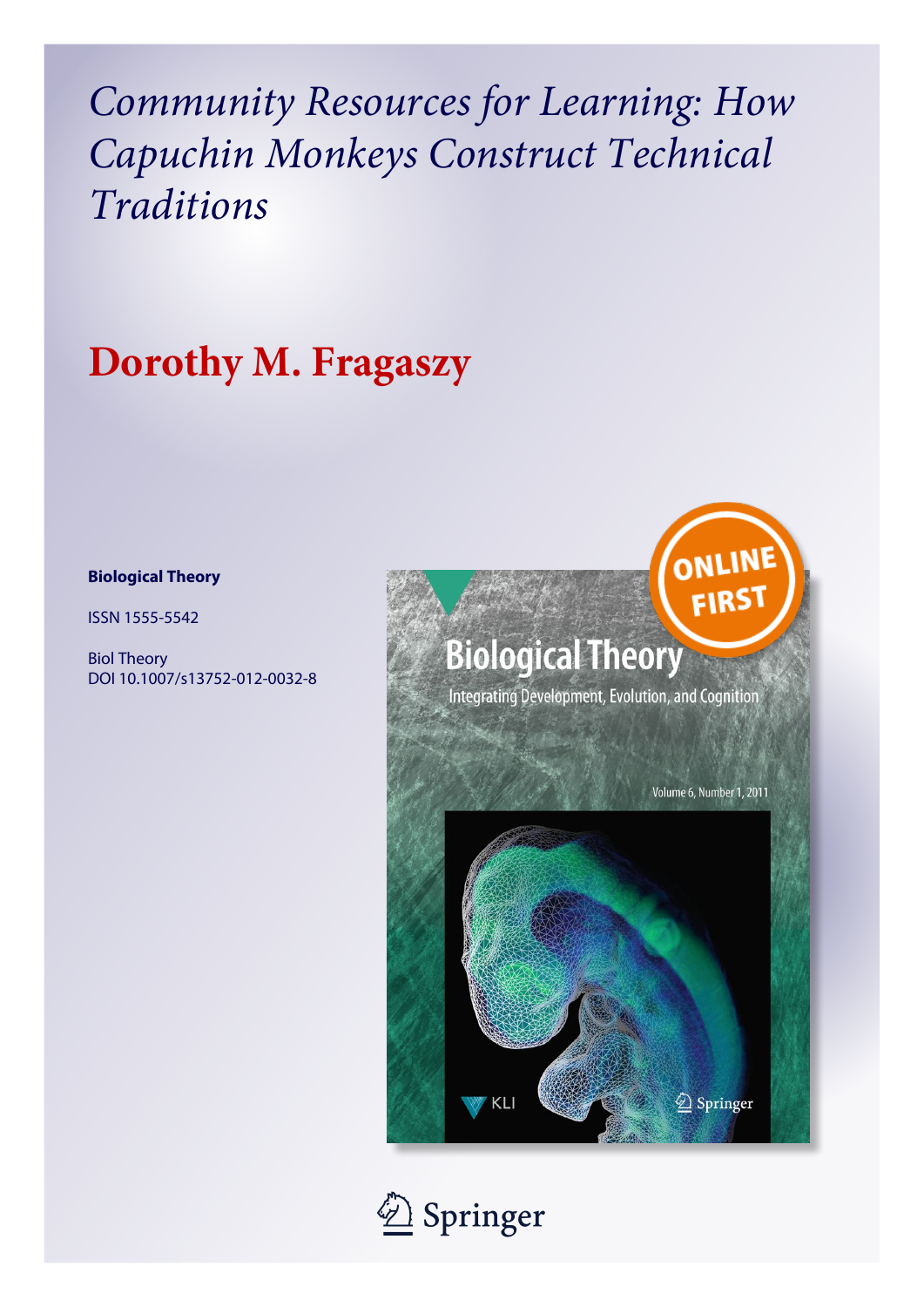**Your article is protected by copyright and all rights are held exclusively by Konrad Lorenz Institute for Evolution and Cognitive Research. This e-offprint is for personal use only and shall not be self-archived in electronic repositories. If you wish to selfarchive your work, please use the accepted author's version for posting to your own website or your institution's repository. You may further deposit the accepted author's version on a funder's repository at a funder's request, provided it is not made publicly available until 12 months after publication.**

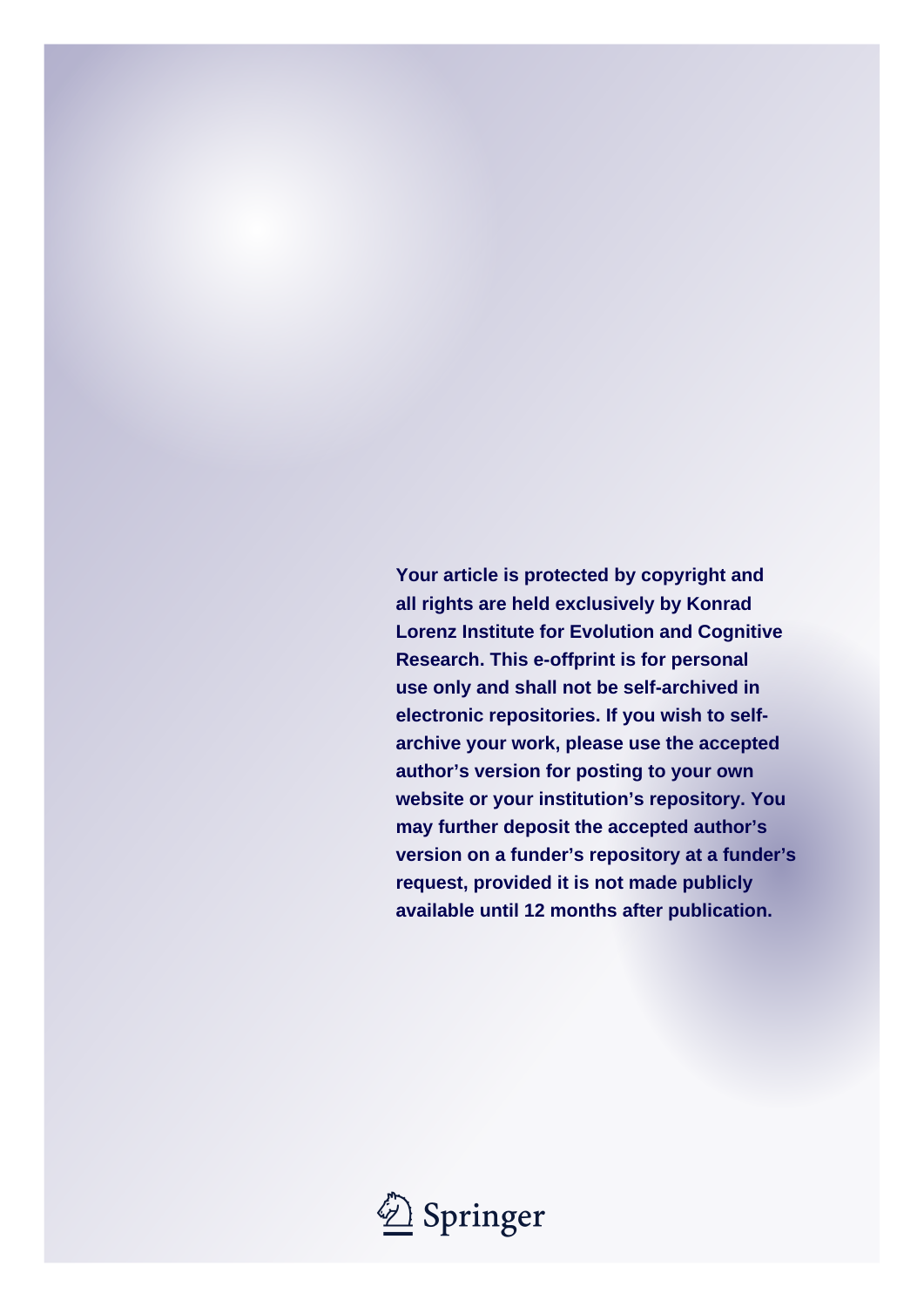THEMATIC ISSUE ARTICLE: CULTURAL NICHE CONSTRUCTION

### Community Resources for Learning: How Capuchin Monkeys Construct Technical Traditions

Dorothy M. Fragaszy

Received: 26 February 2012 / Accepted: 30 May 2012 - Konrad Lorenz Institute for Evolution and Cognition Research 2012

Abstract The developmental importance to humans of the human-constructed physical environment, including myriad modified natural objects or manufactured objects, is well recognized. The importance of the physical dimension of the constructed niche has also been recognized in nonhuman animals with respect to dwellings (e.g., beavers' dams, birds' nests, and bees' hives), but has not previously been applied to technical traditions, despite the fact that enduring alterations of the physical environment left by social partners are part of the constructed niche that supports the learning of technical skills through the phenomenon of delayed social facilitation. These alterations aid learning over a longer time scale than the actions themselves. Thus, technical skills that result in enduring physical artifacts, which themselves aid learning the skills, should be both more persistent in a population and more widespread than technical skills that do not share this feature. This perspective gives us a new lens through which to understand the origins of technical traditions in nonhuman animals, and by extension, in human ancestors. Understanding the process by which traditional technical skills are acquired in nonhuman species gives us insight into the ways that the combination of social and physical niche construction can support the evolution of technical aspects of culture from modest beginnings.

Keywords Artifacts - Capuchin monkeys - Niche construction - Ontogenetic niche - Social transmission · Tool use · Tradition

D. M. Fragaszy (⊠)

Department of Psychology, University of Georgia, Athens, GA, **USA** e-mail: doree@uga.edu

Niche construction theory (NCT) (Odling-Smee et al. [2003\)](#page-11-0) posits that organisms, through their activities and choices, modify their own habitats and resources as well as the niches of other species in their immediate environment. The effects of an individual's activities on its environment can modify selection pressures for itself and its conspecifics as well as for other species living in its environs (see Laland and O'Brien [2012](#page-10-0), this issue). Thus, according to NCT, animals are active participants in their own evolution. Particularly when individuals produce enduring changes in the environment, their activities result in ''intergenerational persistence'' (Laland and O'Brien [2012](#page-10-0), this issue) of constructed niches. One significant manner in which this happens is through maintenance of a heritable ''ontogenetic niche,'' to use West et al.'s [\(1988](#page-11-0)) phrase, that frames development across generations. West and King ([2008,](#page-11-0) p. 384) describe the ontogenetic niche, and the significance of sociality to the nature of the ontogenetic niche, in this way: ''At a behavioral level, the ontogenetic niche is the set of ecological and social circumstances inherited by individuals. Exogenetic heredity can be highly reliable, probable and stable over generations, e.g., inheriting conspecifics is as dependable as inheriting genes.''

For many animals, the ontogenetic niche prominently features social components, such as parents, siblings, and group mates. The ontogenetic niche shapes individuals' opportunities for learning, particularly for learning skills and habits characteristic of other members of their social group (Jablonka and Lamb [2005\)](#page-10-0). Thus, this feature of constructed niches underlies traditions, defined as behaviors learned anew by each generation, where such learning is aided by social context (Fragaszy and Perry [2003\)](#page-10-0). In common parlance, social learning supports the maintenance of traditions in animals, and the social setting in which young animals develop shapes the traditions they will acquire.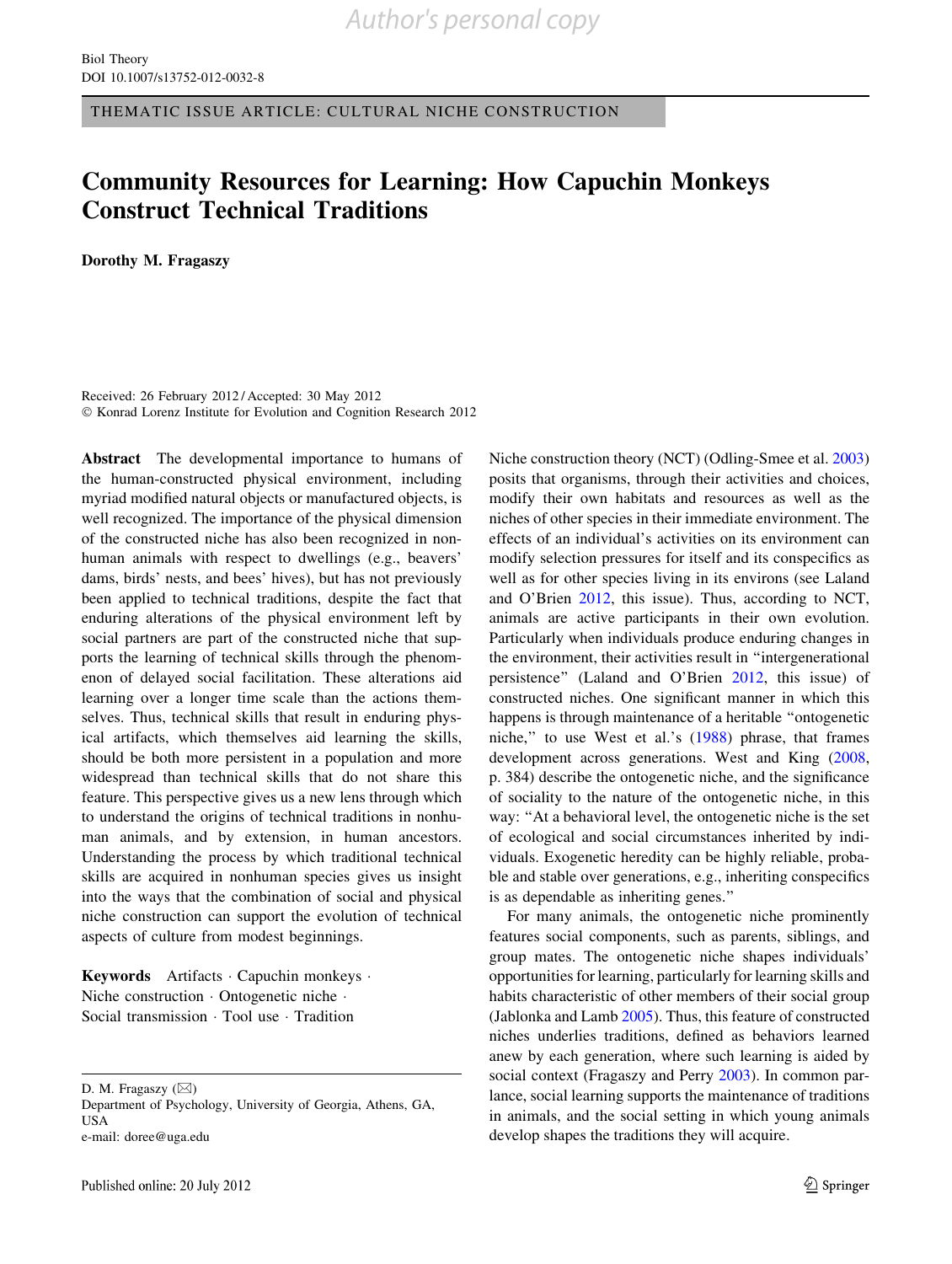Odling-Smee et al. ([2003\)](#page-11-0) point out that most documented cases of social learning among nonhumans concern ''horizontal'' influences, where individuals influence their current companions in the immediate present in ways that promote behavioral matching and group cohesion (e.g., facilitating feeding or enhancing interest in or fear of an object or event; Galef [1988;](#page-10-0) Coussi-Korbel and Fragaszy [1995\)](#page-10-0). In long-lived highly social species, however, much social learning is prominently directional: young individuals learn in the presence of older, skilled others. This pattern has been characterized as ''vertical transmission'' when young individuals learn from parents (Laland et al. [1993\)](#page-10-0) and ''oblique'' when many members of the parental generation serve as resources for the younger generation (Sterelny [2010\)](#page-11-0). Social learning may be supported by specialized attentional processes on the part of the young learner coupled with specialized deictic behaviors (such as pointing, performing actions in an exaggerated and slow manner, or repeating them) on the part of adults which prime the young individuals to attend to their actions. This pattern has been theorized to characterize, and to be specific to, humans (Gergely et al. [2007\)](#page-10-0). However, even in the absence of specialized deictic behaviors, nonhuman species also show more powerful social learning by young individuals than by older individuals, with the net result that young individuals learn the skills of the older generation or older siblings (e.g., black rats learning to strip the seeds from pine cones; Terkel [1996](#page-11-0)). Older individuals are resources—community resources—for learning for younger individuals.

My particular concern here is with technical traditions, such as using hand tools. It is taken for granted that humans typically learn technical skills through a process that includes social learning. Technical skills are learned by practice; they involve specialized actions, control of objects held in the hand, and so forth, and can take many years to master (such as knapping glass beads, as documented by Bril et al. [2005\)](#page-10-0). Like all traditions, learning these skills is aided by the activities of others. Often we consider the aid provided by others to be behavioral, such as teaching, demonstrating, or simply doing while younger individuals watch. These are certainly powerful aids to children's learning (Rogoff [1991](#page-11-0)), but the species-typical developmental environment that supports technical traditions in humans also contains omnipresent constructed physical settings and artifacts (in the sense of enduring physical objects) created through or altered by adults' activities. Children grow up surrounded by the artifacts of adult living, such as clothing, furniture, shelters, musical instruments, and tools for food preparation, agriculture, hunting, and personal hygiene. They are constantly exposed to these artifacts, and they participate in their use as they become able to do so. We do not wonder that

children learn to use artifacts, including basic hand tools, and master their culture's technical skills of daily living in a few short years, and we do not question that the development of these technical skills reflects both the supportive influence of adult activity (through modeling, teaching, or both) and practice, sometimes when adults are not performing these skills.

Some species of nonhuman primates display putative technical traditions, such as using tools in foraging (reviewed in Shumaker et al. [2011\)](#page-11-0). Although adults in these species do not teach youngsters skills, such as how to use tools, in those cases where the development of tool use has been studied, it appears that youngsters acquire these skills in a deeply supportive social context. For example, Humle et al. [\(2009](#page-10-0)) describe the context in which young chimpanzees in Bossou, Guinea, learn to dip for ants, a hazardous behavior that can result in painful stings, especially when conducted at the ants' nest. Mothers with young infants differentially dipped for ants along the ants' trails (a less risky activity), where infants had a better opportunity to watch closely and to participate themselves than they do at the ants' nest. Infants whose mothers devoted more time to ant dipping began to dip themselves at a younger age than those whose mothers dipped for less time. Crucially for the argument that the presence of artifacts aids youngsters' learning of the skill, infants dipped exclusively with tools used but abandoned by others during the same dipping session. Adults, in contrast, used new tools in more than three-quarters of their sessions (T. Humle, personal communication, 18 February 2012). Thus, infants' initial efforts to practice dipping were enabled by the availability of pre-used (and hence, pre-selected as suitable) tools.

In the language of NCT, the inherited ontogenetic niche of humans includes opportunities provided by others for learning traditional technical skills, including the use of tools (see Kendal [2012,](#page-10-0) this issue). Does niche construction afford the same support for technical traditions in nonhuman species? It appears that it does for the chimpanzees at Bossou, as Humle et al. ([2009\)](#page-10-0) have shown. Below I review several studies that suggest the same applies to tufted capuchin monkeys (genus Sapajus)<sup>1</sup> from South America, which are far from the hominid lineage (see also Visalberghi and Fragaszy [2012](#page-11-0)).

<sup>&</sup>lt;sup>1</sup> Recent molecular analysis has revealed that capuchin monkeys, formerly identified as the single genus Cebus, are two genera, with the robust forms, including C. libidinosus, C. xanthosternos, and several other species, now recognized as the genus Sapajus and the gracile forms retained as the genus Cebus (Lynch-Alfaro et al. [2011](#page-10-0), [2012](#page-10-0)). To date, tool use has been observed in some species of wild Sapajus but in no species of wild Cebus. We retain the genus designation of Cebus for published works cited here that used that designation.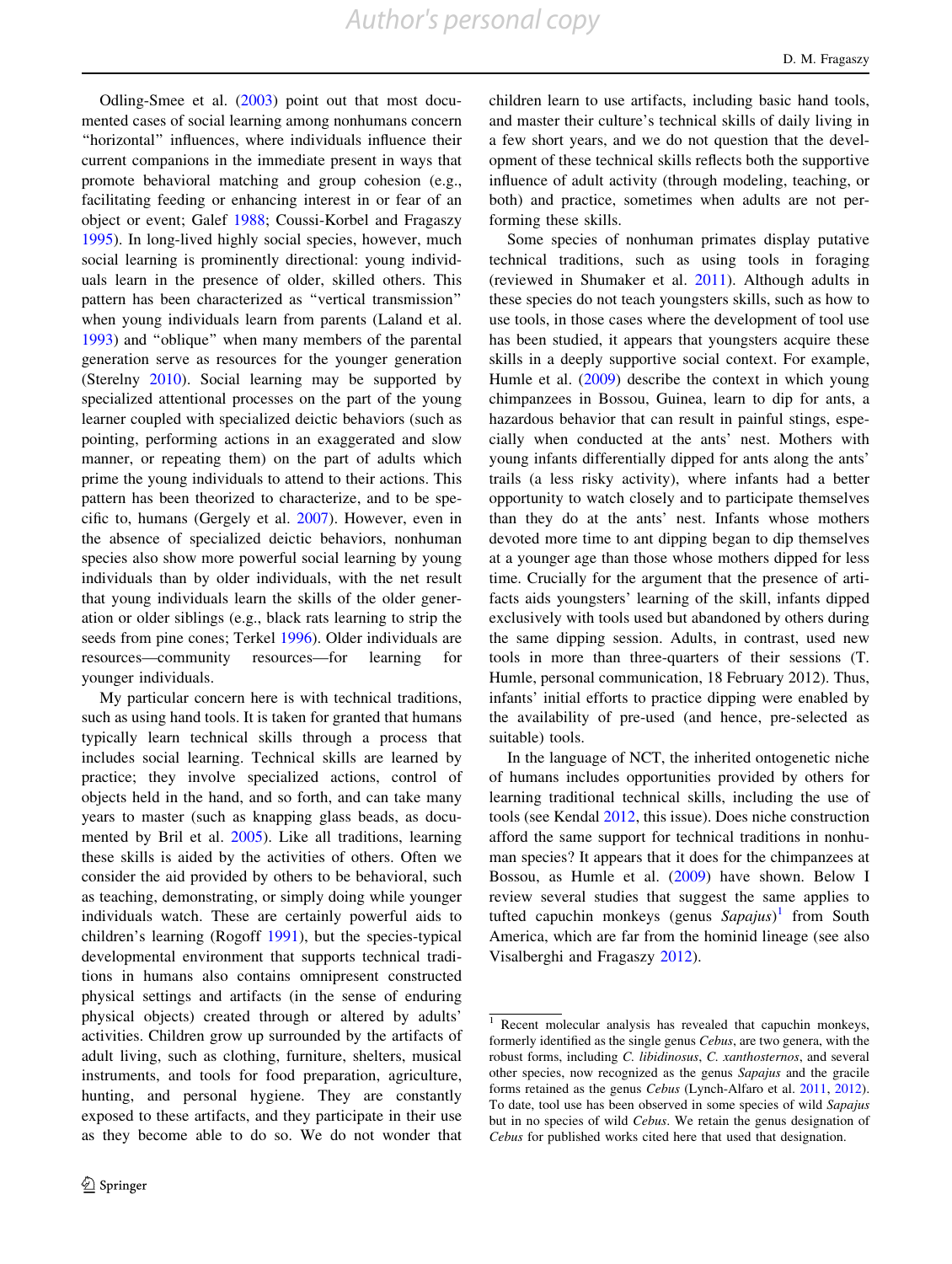Before going further, we need to define "tradition" and ''technical skill.'' A tradition is an enduring behavior pattern shared among members of a group that depends to a measurable degree on social contributions to learning (Fragaszy and Perry [2003](#page-10-0)). A skill, following Bernstein [\(1967](#page-10-0), [1996](#page-10-0)), is a task-specific coordinative structure of movements that allows an actor to achieve his/her goal smoothly, effectively, and with flexible adaptation to variations (as in catching a ball thrown to different locations across successive throws). A technical skill allows one to accomplish specific specialized tasks, such as operating specific machinery. As I use the term here, a technical skill refers to a set of actions with a specialized goal that incorporates action on or with physical elements. Thus a technical tradition is a set of skilled behaviors used to accomplish a specific goal, involving actions on or with objects or substrates, the acquisition of which depends to a measurable degree on social contributions to learning.

The studies with capuchin monkeys illustrate how social partners influence young monkeys' development of technical skills and how enduring alterations of the physical environment left by social partners are part of the environment in which young monkeys learn these skills. By identifying enduring physical traces that accompany traditional technical activities in nonhumans, and considering how such traces scaffold the learning experience of the novice, the characteristics of the ontogenetic niche supporting technical traditions will become clearer. Specifying the elements of the ontogenetic niche that support technical traditions can help us model the temporally and geographically uneven appearance and disappearance of

technical traditions in extant nonhuman primates and, by extension, the uneven presence of specific technical traditions in ancestral humans. This is because technical behaviors providing enduring physical traces (artifacts) that positively impact skill acquisition of novices are likely to be more widespread and more enduring than more "cryptic" skills that produce no or transient artifacts. Compared to skilled activities that do not produce artifacts, skilled activities that provide enduring artifacts should be easier to learn, other things being equal, because the artifacts produced by the activity of one generation scaffold learning of the skill by the next generation.

#### A Technical Tradition in Captive Capuchin Monkeys

Crast et al. ([2010](#page-10-0)) showed that a technical tradition can be induced in captive tufted capuchin monkeys (Cebus apella spp.). The tradition in question is how to operate a mechanical device that delivers juice. Briefly, in a baseline phase (20 half-hour sessions), young monkeys in two social groups had the opportunity to explore a device that could be operated in two ways to obtain juice. It could be extracted from one reservoir by pumping a lever and from the other by turning a recessed wheel. In the baseline phase, the apparatus was present in an area that adults could not enter (termed a crèche) but youngsters (7–18 months) could enter freely (Fig. 1). At the conclusion of 20 sessions, just 2 of 16 youngsters had obtained juice once or twice. An experimental phase followed (for 12 half-hour sessions), in which each group encountered

Fig. 1 Layout of the experimental conditions used by Crast et al. ([2010\)](#page-10-0) to induce a technical tradition (operating a device that delivered juice) in captive tufted capuchin monkeys. Reprinted with permission

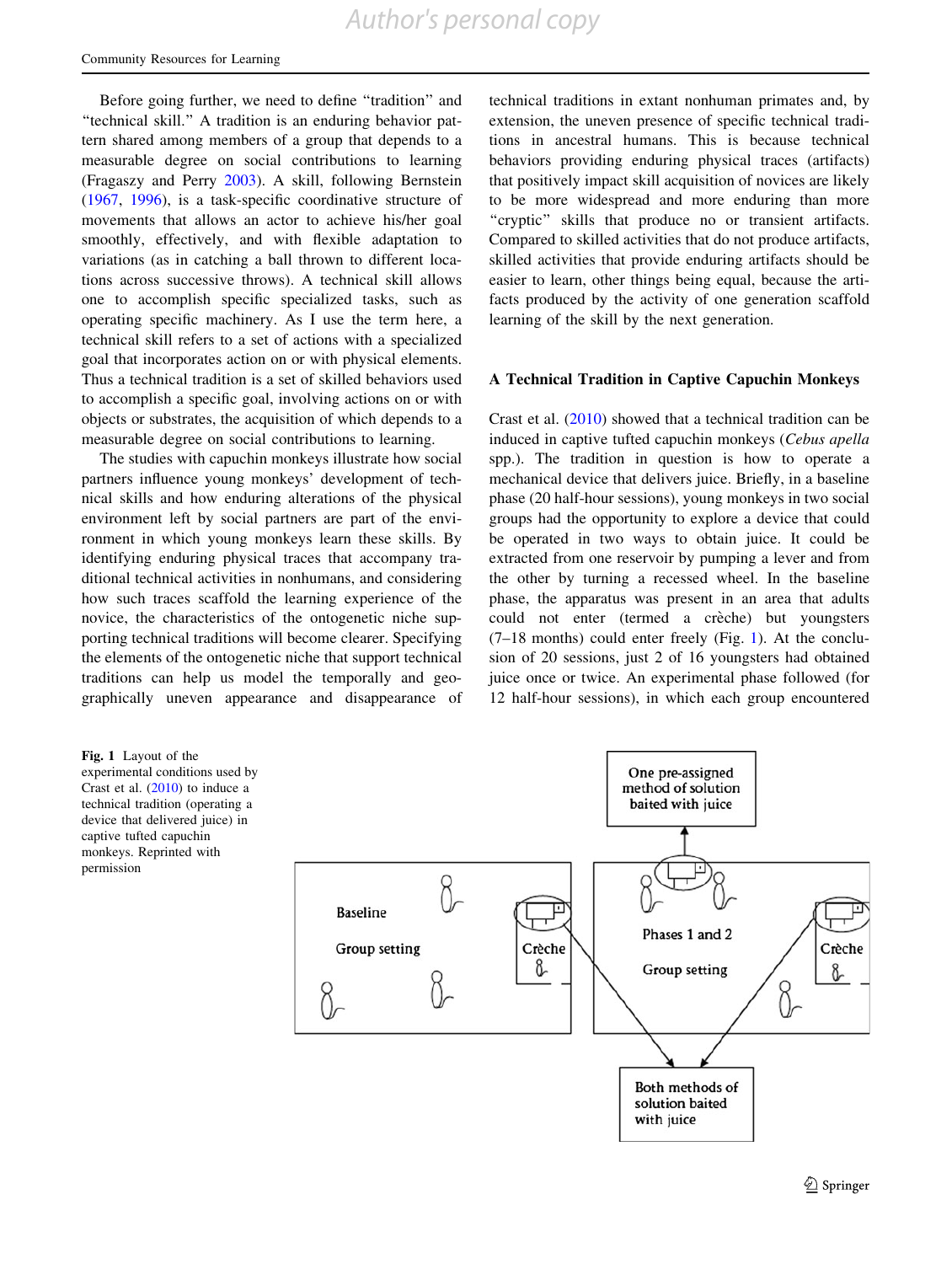the apparatus simultaneously in the crèche and in the main enclosure, where all group members could work on it. In the main enclosure, only one reservoir was filled (the wheel reservoir was filled in one group, the lever reservoir was filled in the other group). When adults could access the apparatus, several adults and seven youngsters operated it to obtain juice.

This result is congruent with positive social support for the youngsters learning a skill, but it is weak evidence. The greater success of infants in phase 1 compared to the baseline could reflect increasing experience as well as the benefit of skilled partners. More convincing evidence that the presence of a skilled partner aids in learning the technical skill resulted from comparing the first cohort of infants and a later one (in experimental phase 2), studied 2 years later. The young monkeys in phase 2 did not have the benefit of the baseline phase, but the adults in each group were already proficient in one method of working the device when the young monkeys first encountered it. In phase 2, the young monkeys could encounter the apparatus on their own in the crèche, with both reservoirs filled (and thus both methods could be used to obtain juice), or in the presence of proficient adults, where just one reservoir was filled (so that only one method worked). As in phase 1, the lever reservoir was filled in half the groups; the wheel reservoir was filled in the other groups. Under these circumstances, all 11 young monkeys picked up the skill, and they did so in one or two trials, significantly more quickly than youngsters in the first cohort. While in the crèche, five of the monkeys used only the method used by adults in their group; four others used predominantly the group method. Figure 2 illustrates the typical close observation of proficient adults that youngsters maintained.



Fig. 2 The social context in which young tufted capuchin monkeys quickly learn how to operate a device that vends juice (Crast et al [2010\)](#page-10-0). In this photo, they are watching an adult use a scalloped wheel recessed in a reservoir that, when turned with the fingers, brings a small quantity of juice within reach of the fingertips

The findings from phase 2 confirm that something in the social setting supported the youngsters' learning the technical skill. They give confidence that monkeys in natural settings may also have technical traditions, but they do not tell us what aspects of a proficient partner or partners encourage the novice to learn a technical skill. We strongly suspect (and are in the process of analyzing our video data to examine the hypothesis) that enduring physical traces (dripped juice) provided by others' activity supported the young monkeys' continuing investigation of the apparatus, and thus supported discovery of how to obtain juice. That is, an individual obtaining juice inevitably left dribbles of juice behind, on the apparatus and on whatever surface lay below it (often including other monkeys). These briefly enduring physical traces provided others approaching the apparatus with strong motivation to investigate it and its environs, which they did eagerly with hands and mouths. We suspect that these remains are one reason why the young monkeys quickly learned to use this apparatus after others in their group did so. If so, then social influence was not mediated solely by watching others as they acted on the apparatus but rather by the full complement of perceptual and action systems geared to discovering how to solve mechanical problems, i.e., how to act on the physical environment to obtain food.

#### Foraging for Larvae Hidden Inside Bamboo Stalks

Gunst and colleagues (2008, 2010) describe how young wild brown capuchins (*C. apella*) learn to find and retrieve beetle larvae located inside stalks of bamboo (Guadua latifolia) and thus hidden from view. Obtaining larvae from their tough, concealing substrate requires selecting an appropriate bamboo stalk, locating the larvae hidden inside (both components of searching), and ripping the stalk open and extracting the larvae (handling components) (Fig. [3](#page-6-0)). Locating an appropriate stalk and an appropriate site on the stalk is not easy because the areas of bamboo that contain larvae do not differ in external appearance from areas lacking larvae. Choosing the right spot to open is important to the monkey because ripping the stalk open requires strength and is time-consuming. The larvae are scattered thinly in the bamboo patch, and it behooves the forager to direct ripping activity to where larvae might be present. Monkeys reach adult efficiency at this foraging task obtaining five to six larvae per hour allocated to searching for larvae—at about 5 years of age, although they devote considerable time to inspecting and opening bamboo stalks from about 1 year of age.

Gunst and colleagues' (2008, 2010) study shows how social partners' alteration of the physical environment channel the young monkeys' development of skill in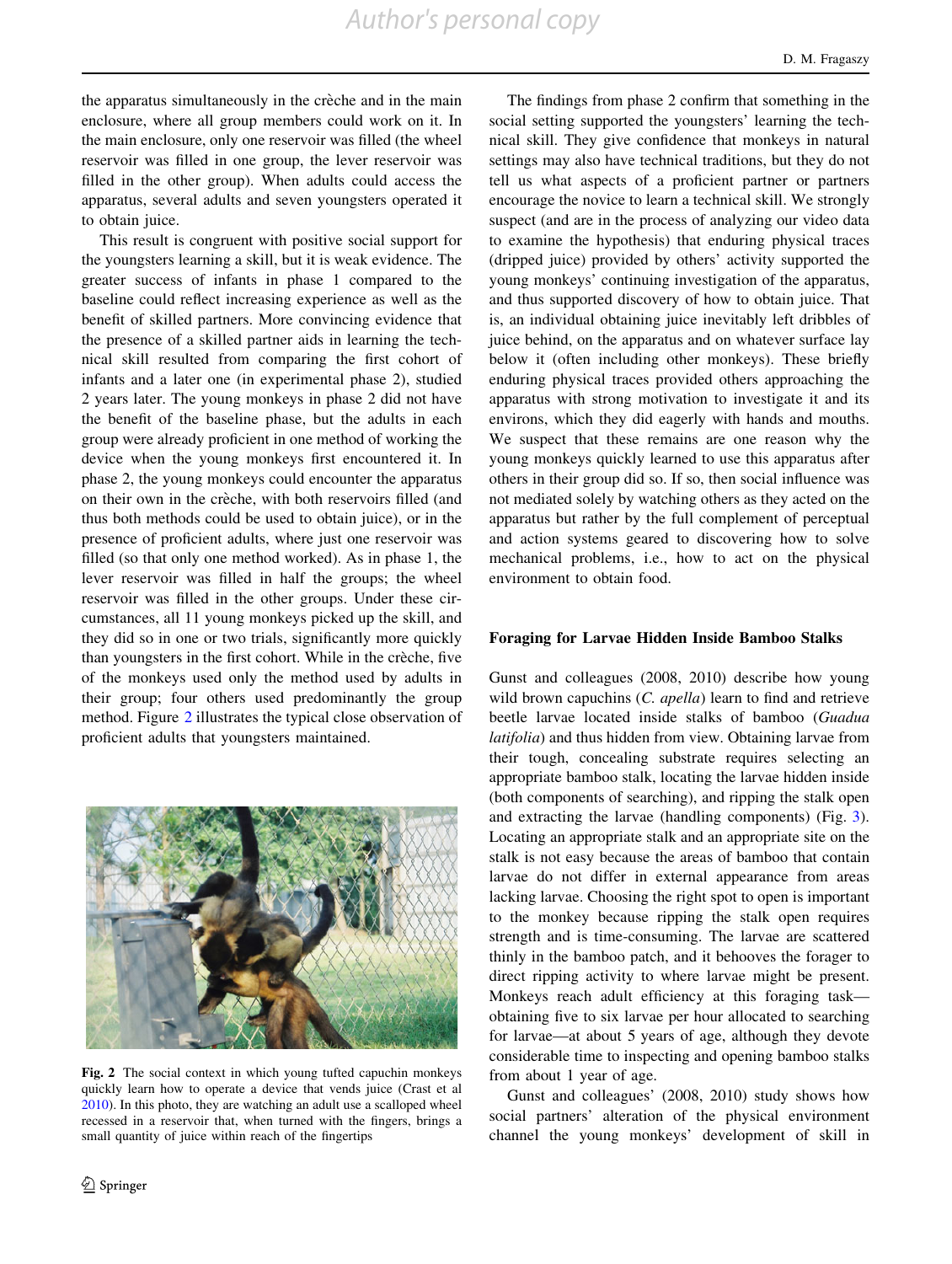<span id="page-6-0"></span>Fig. 3 Young capuchin monkey watches an adult open a bamboo cane (a, b) and delicately extract a beetle larva (c). The youngster then explores the open cane, although only one larva inhabits each node, and the monkey that opened the cane extracted the larva (d). Opened canes remain available for inspection and exploration for weeks. Photos courtesy of Noelle Gunst



obtaining larvae. Young monkeys are attracted to canes already opened by adults, and at these sites they practice behaviors that contribute to finding and obtaining larvae (Fig. 4). Specifically, immature monkeys performed significantly more larvae-related foraging behaviors (rapidly tapping the cane with the fingertips—called tap scanning inspecting the cane with fingers or nose, biting into and ripping bamboo stalks apart) within 2 min after approaching a ripped bamboo stalk left by a skilled forager than they did in the 2 min before. In contrast, experienced foragers inspected ripped bamboo stalks briefly and did not follow inspection with biting or ripping. Thus, the physical traces left by skilled foragers apparently stimulate in youngsters just those activities that are most likely to contribute to the acquisition of the foraging skill at hand. In short, skillful individuals ''leave the landscape littered with prepared 'practice' sites that appeal to younger monkeys'' (Gunst et al. [2008](#page-10-0), p. 21). Physical traces are an enduring form of niche construction, and the young monkeys' response to physical traces after others have left the scene is delayed, indirect social facilitation, where social facilitation is defined (Clayton [1978](#page-10-0)) as the increased probability of one individual performing a behavior (already in its repertoire) when in the presence of another individual performing that behavior.

The construct of social facilitation is expanded in an important sense here to incorporate behavioral facilitation associated with artifacts, at a time distant from when the artifact was produced. Definitions of social facilitation and



Fig. 4 Mean and standard deviation of foraging time devoted to ripping apart healthy bamboo stalks and showing interest in alreadyripped bamboo stalks for each age class. \*\*  $p < 0.01$ . Reprinted from Gunst et al. [\(2010](#page-10-0))

related terms (e.g., coaction, social enhancement, stimulus enhancement; Galef [1988](#page-10-0); Zentall [2006\)](#page-11-0) are couched in terms of increased probability of a behavior concurrent with or immediately following perception of its performance by another. Galef ([1988\)](#page-10-0) includes residual traces emitted by others in the category of social enhancement, giving the example of chemicals (such as ants' trails). Although some scent deposits may last hours or perhaps days, in general, emitted chemicals produce ephemeral traces compared to the physical alterations of objects and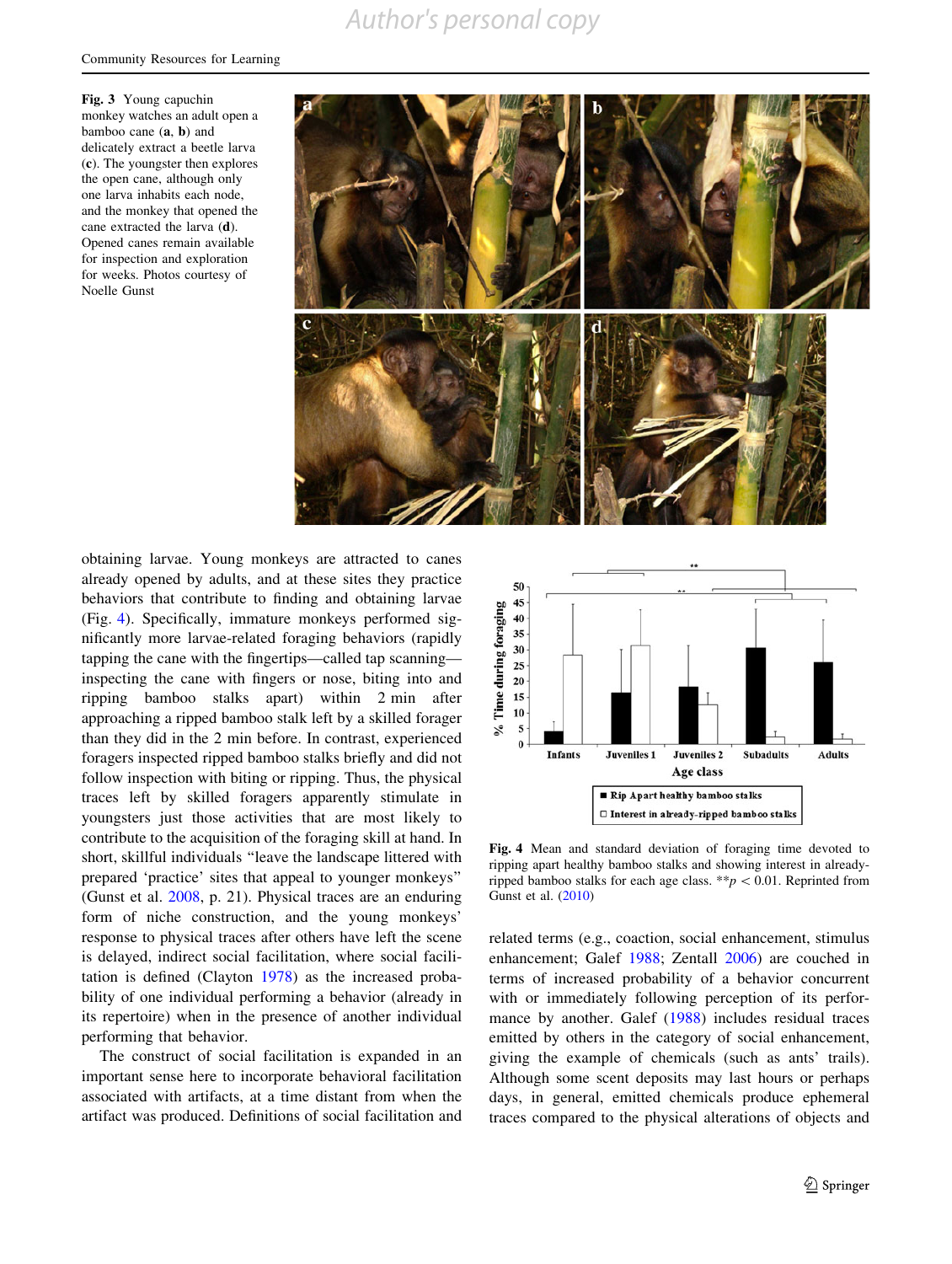surfaces produced by technical activity. Facilitation induced by enduring physical artifacts can be long distant in time (and space) from the actions and individuals producing the artifact. I return to this theme below in relation to Jeffares' ([2010\)](#page-10-0) suggestion that tools serve as cognitive prompts for the individual holding them.

Ripping open bamboo may seem challenging to us, but for the monkeys, the most challenging part of obtaining larvae is locating the prey item while it is hidden in the bamboo. Social context could help the monkeys learn how to detect the presence of a larva inside a cane, but the aid must be somewhat indirect. For example, through their attraction to the sites where others have already opened canes and extracted larvae, youngsters could learn to notice the presence of the tiny hole made by an insect while laying eggs that develop into larvae or the odor associated with the larvae. Similarly, from watching adults searching, they could learn that tapping serves as a relatively reliable cue about the presence of larvae inside the stalk. But they will not find a larva by investigating the empty site from which an adult has removed the larva. We do not know exactly what the young monkeys learn from their observation of others working in the bamboo or from their persistent inspection of already-opened canes. It may be as generic as the positive value of bamboo canes and the pleasure of opening them. To determine how social partners contribute to skill learning, we should relate individual differences in skill development with individual histories of watching others opening canes and with investigating previously opened canes, as Humle et al. ([2009\)](#page-10-0) have done for young chimpanzees learning to dip for ants. This general argument about the data needed to evaluate the contribution of social features to learning a behavior applies to all behaviors. Comparing behavior across groups cannot tell us about the developmental origins of a behavior, and thus such comparisons provide an inadequate basis to determine if a behavior is a tradition (Fragaszy and Perry [2003\)](#page-10-0).

#### Cracking Palm Nuts Using Hammers and Anvils

Bearded capuchin monkeys (S. libidinosus) living in the savannah (Cerrado) of Brazil crack tough palm nuts using large stones as hammers and stone or log surfaces as anvils (Fragaszy et al. [2004\)](#page-10-0). Our team has studied this phenomenon at a field site in the state of Piuaı´, Brazil (Fazenda Boa Vista, hereafter FBV; see <http://EthoCebus.net> for information about this project). At FBV, the monkeys crack several species of palm nuts, all of which are too resistant to bite open, even though the monkeys generate extremely strong bite forces (Wright et al. [2009](#page-11-0)). Most adults crack these nuts using stone hammers routinely

across the year (Spagnoletti et al. [2011\)](#page-11-0). However, juveniles less than 4 or 5 years old rarely manage to crack a whole nut, although they manipulate nuts and stones frequently and in the vicinity of adults cracking nuts more frequently than other objects.

The technical components of nut cracking include, among other things, placement of the nut on the anvil surface, striking actions that hit the nut but do not displace it and are of sufficient force to crack the shell, controlling the stone throughout the striking cycle, catching the nut as it rolls following the strike so it does not fall off the anvil, and separating the pieces of endosperm from the shell when the nut is partially cracked (Fragaszy et al. [2010b](#page-10-0)). The monkeys use a bipedal stance during most of this activity, which is a challenging problem for dynamic balance (Liu et al. [2009](#page-10-0)). Monkeys are selective about which anvil to use (Liu et al. [2011\)](#page-10-0) and which stone to transport to an anvil, if it lacks a stone (Visalberghi et al. [2009a](#page-11-0); Fragaszy et al. [2010a](#page-10-0); Massaro et al. [2012](#page-11-0)). Overall, it is no surprise that it takes young monkeys years to master nut cracking. Young monkeys, from a very young age and for several years, devote considerable time and effort to watching their elders crack nuts (Fig. 5) and practicing percussive actions with bits of nut and small stones (Fig. [6\)](#page-8-0).

Nut cracking is a noisy, vigorous activity, and the sound and motion attract youngsters. They may watch from some distance, or they may stay near the anvil while another is cracking, sometimes handling smaller stones and nutshells in the vicinity. They may take pieces of nuts cracked by others while the others are still at the anvil. They spend a great deal of time in this permissive social setting. Eventually, when proficient tool users leave their hammers and/ or partially opened nuts on the anvils, youngsters use them to ''practice,'' if they are strong enough to lift the hammer stones (which may weigh more than the young monkeys



Fig. 5 Adult bearded capuchin cracking a nut using a large hammer stone, while two juveniles watch with interest. This is a very common event at Fazenda Boa Vista, Brazil. Photo by Barth Wright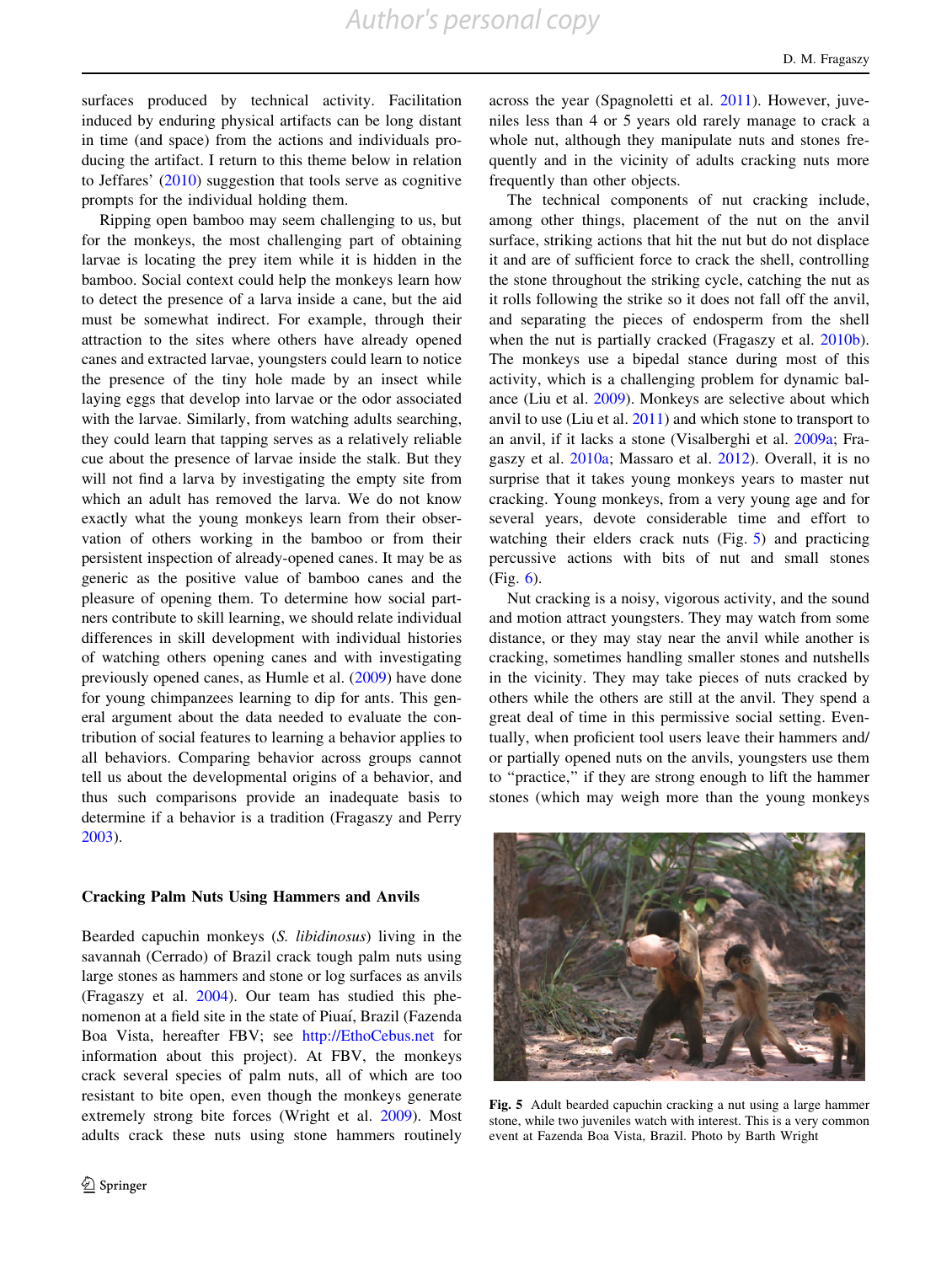<span id="page-8-0"></span>

Fig. 6 Young bearded capuchin monkey (about 5 months old) banging a small stone. Young monkeys practice percussion in this manner for years before they can crack open a nut. Photos by Marino Gomes de Oliveira

trying to lift them). If not, they may strike one nut on another one.

Adult monkeys leave enduring physical traces of nut cracking. First, the nuts leave a fragrant oily residue on the stones and anvil surfaces where they have been smashed. Young monkeys sniff and lick these areas. Second, the cracking process produces cracked shells, which often contain small bits of kernel. Young monkeys collect these, sniff, pick, and nibble at the contents and bang them directly on any convenient surface (stone, ground, or tree). Sometimes this treatment cracks another bit of shell or otherwise knocks loose another fragment of kernel. It is easy to see that adults litter the area with materials that keep young monkeys interested in nuts and their contents and in the sites where the nuts are cracked. Nutshells, cracked and otherwise, persist in the environment at FBV for years, even being preserved in the strata as archeological materials and exposed to natural weathering (Haslam, Visalberghi, and Fragaszy, unpublished data [June 2011, Primate Archeology in Brazil]).

In addition to attracting youngsters to sites where nuts are cracked, adults leave youngsters with key artifacts that support learning to crack nuts. Perhaps the most important physical features that others prepare for young monkeys have to do with the tools used to crack. The hammer stones are rare in the landscape; they are of different composition than the predominant sandstone (Visalberghi et al. [2007](#page-11-0); Visalberghi et al. [2009b\)](#page-11-0). However, there are abundant anvil sites (hundreds in the home range of one of our study groups), and an operational anvil site includes an adequate hammer stone. These stones have been carried to the anvil site by the monkeys and left there after use (or transported to another anvil site; hammer stones remain in circulation). Thus a young monkey arriving at an anvil site finds the tool used by the previous cracker (Visalberghi et al. [2007](#page-11-0)).

A second critical physical aid is the ubiquitous debris of cracking—the bits of cracked shells. Young monkeys begin cracking by re-cracking small pieces of shell, which they can fracture. Only later do they manage to crack whole nuts.

In sum, we suggest that the cracking activities of others can positively bias learners' activity indirectly and over a long temporal scale, even when group members are not presently cracking nuts, through the production of enduring physical traces and technical artifacts. These materials support persistent practice during years in which young monkeys cannot crack nuts themselves. Ongoing cracking can also influence youngsters' behavior, and thus learning, but this influence occurs over a shorter time scale, perhaps minutes as opposed to years. Another important benefit of enduring physical traces compared to observation of ongoing cracking concerns social dynamics. Monkeys compete for food, and most adults do not tolerate juveniles over 2 years of age close to them as they crack. Juveniles less than 2 years old typically can approach and remain near an adult cracking nuts at an anvil without fear of displacement. Older juveniles do, however, watch from a distance, and they linger at cracking sites after others have left, at which point they have unfettered access to hammers and anvils. Frequently they wait patiently for more dominant and older individuals to finish, and when these individuals leave (or the juveniles arrive at an anvil site without adults nearby), the juveniles take their turn at cracking (Spagnoletti et al. [2012\)](#page-11-0). Temporally extended influence arising from enduring physical traces and technical artifacts creates a supportive physical environment for these older juveniles.

Might young monkeys learn to crack nuts, or improve their technique, from directly copying some aspect of the behavior of others? Field observations cannot answer this question decisively, but we think the answer is no. Pounding because another monkey is pounding is one entry point for skill development, but simply pounding a stone on a nut is not sufficient to crack it. Even after a young monkey reliably produces all the relevant actions in the correct sequence, it takes another year or more before it succeeds in cracking a whole nut. The trajectory of the stone, the force with which it strikes the nut, and the position of the nut in the anvil all affect success and are not extractable from seeing the action performed. Instead, the monkeys require persistent individual practice (and sufficient body mass) to optimize trajectory, force, positioning, and so forth. Having proficient group members watch could contribute to skill development over this long period, not because young monkeys learn anything specific from watching others but because watching others, like encountering physical traces of their activity, increases the motivation to act and channels the choice of elements with which to act toward the ones that support effective practice.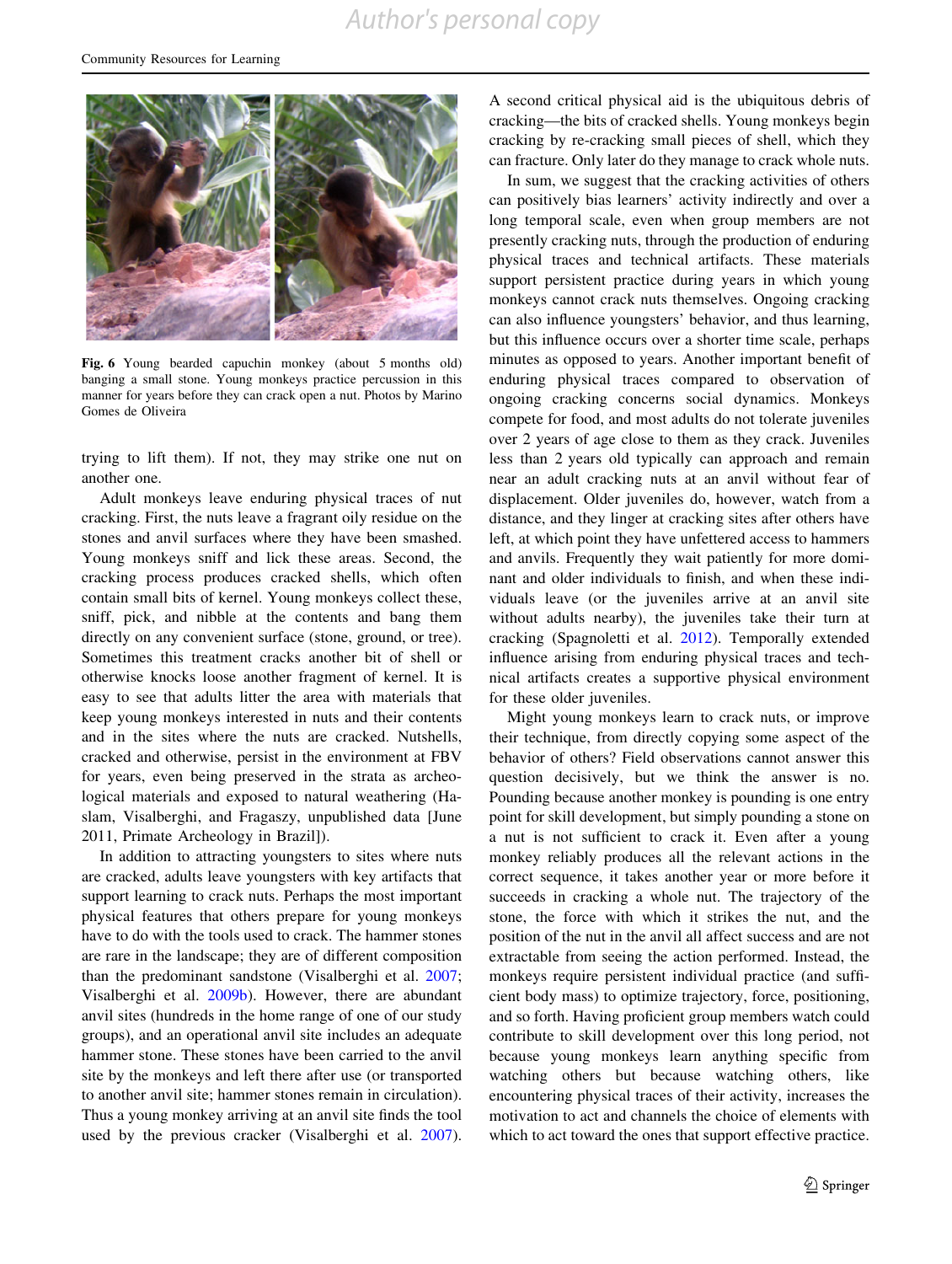This natural history of nut cracking suggests but does not prove that physical traces and artifacts support the technical tradition of nut cracking. Nor are we able yet to say anything about the relative contribution of observing or hearing others cracking in the short term versus encountering artifacts outside of periods when others are cracking, or whether the combination of the two is particularly efficacious, as seems likely. We are now working to collect that evidence.

#### Artifacts and the Occurrence of Technical Traditions

The prevailing view of social learning in nonhuman animals with respect to mechanical or spatial problem solving, as with many other kinds of behavior, emphasizes the value of watching others do something (Zentall [2006](#page-11-0); Subiaul [2007\)](#page-11-0). This conception of social learning, however, is too narrow to describe how the activity of others helps young capuchins learn to crack nuts, find larvae, or learn to operate a juice dispenser. The examples reviewed above show that capuchin monkeys prepare the environment in ways that support others learning a particular skill, even when the others are not watching the relevant activity. Enduring physical artifacts, in particular, draw youngsters' interest and focus their activity. This point applies to other species, including humans. Jaffares ([2010](#page-10-0)) argues that tools, as soon as they became durable and re-used (which he puts at the appearance of Homo habilis), began to serve as cognitive primers for the use of these objects. That is, tools become prompts for particular kinds of activities; they remind the individual what to do, where, and why. They also bias attention to some features of the environment rather than others. In a profound way, they change the way one views the world. Jeffares' view is in accord with ecological psychologists' view that cognition is indivisible from action and thus is embedded in the physical world (Gibson [1979](#page-10-0); Chemero [2009\)](#page-10-0). In the same way that monkeys can recall shapes when prompted by some other cue in a laboratory task (Basile and Hampton [2011](#page-10-0)), enduring artifacts (e.g., the anvil, the nuts, or the hammer) may recall the actions of cracking, either observed or performed.

Technical skills may confer some benefit (usually in efficiency of time expenditure, energy savings or gain, or minimization of risk) to those who possess such skills, but the provision of benefit cannot explain the uneven distribution in time and space of technical traditions. We have no evidence that populations of monkeys and apes that possess technical traditions are ''smarter'' or reproductively fitter than populations of congeners without such traditions. It is more probable that they are simply behaving in ways congruent with their local details of learning—their ontogenetic niche and the local ecology. The learning landscape probably makes the difference between the persistence of a technical tradition versus an ephemeral technical behavior, no matter how beneficial the behavior. However, it appears that the propensity to develop technical traditions varies systematically across taxa together with propensities for social learning and extractive foraging, with large brain size and strong performance on a range of laboratory learning tasks (Reader et al. [2011](#page-11-0)). Thus physically and socially constructed heritable niches can be seen as products of, and participants in, biological evolution of a general intelligence, as NCT proposes (Odling-Smee et al. [2003\)](#page-11-0).

Can we identify what features of the task–learner system support learning a technical skill? To do this, we might consider the task from the learner's perspective—what information the learner uses to guide behavior and how it obtains that information from looking, listening, touching and manipulating, sniffing, and tasting. Features of the environment that support the learners' efforts to learn about the affordances of actions with the relevant physical elements will aid learning a skill. Enduring physical traces that can be investigated or artifacts that can be handled in task-relevant ways fit the bill. Thus we should be able to induce traditions by manipulating the learning landscape to include artifacts of this sort from prior skilled action, as we have shown to be the case with experimental studies of captive primates.

Other kinds of activities besides tool use also lead to enduring artifacts (e.g., nest construction) that impact the ontogenetic niche of a species. The arguments given above about the value of participation in activity and exposure to relevant materials do not apply exclusively to tools. However, an important characteristic of artifacts associated with tools is that tools invite actions that promote skill development. It is unknown whether other artifacts have a similar activity-inducing effect. This is a topic that deserves ethologists' attention. The timing of the activity is another important consideration. For example, if a bird's nest building occurs before eggs hatch, and the nestlings leave the nest before another nest has to be built, the young bird does not have any opportunity to observe or practice construction of the nest. This artifact does not scaffold activity learning during the period of residence in the nest. Slowly developing species have an advantage in this respect for social contributions to skill development.

#### Conclusion

Niche construction is a highway from individual behavior to evolutionary change. For social species, including our own, constructed niches are prominently social in origin.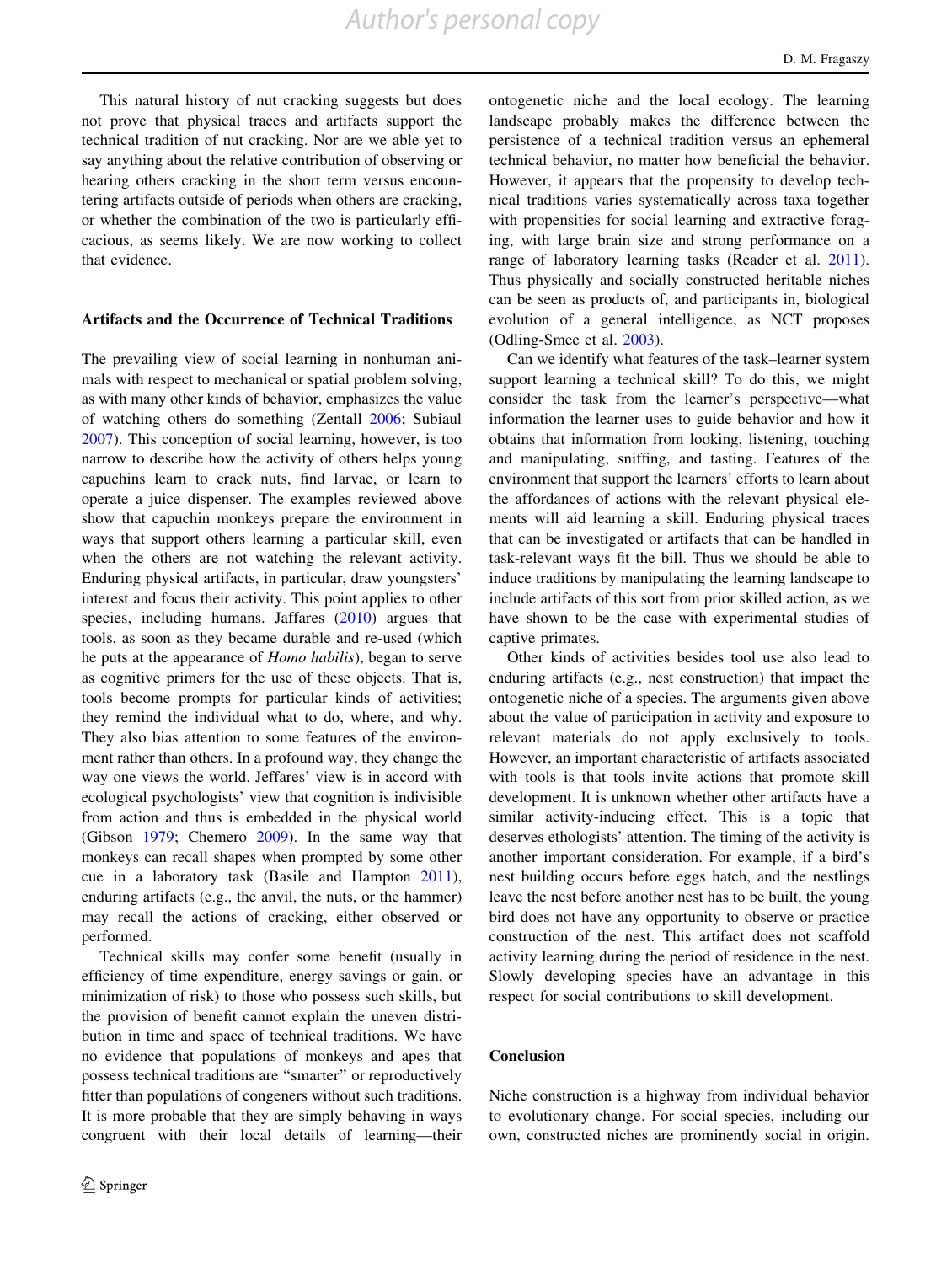<span id="page-10-0"></span>Recognizing this, and placing traditions (and culture) into this framework, allows ethology and the human sciences to participate in the extended synthesis of evolutionary theory now well under way (Pigliucci and Müller [2010](#page-11-0); Laland and O'Brien 2012, this issue; Sterelny [2012\)](#page-11-0). Constructed niches are an epigenetic mechanism of inheritance and thus can result in relatively quick behavioral evolution mediated by social setting and altered developmental systems. Recognizing all the ways in which social animals construct their environments, and the contributions these constructions have on the development of the next generation, provides a richer view of evolution, of culture, and of the links between culture and evolution. Here I have explored the possible contributions of enduring artifacts of technical activity to the occurrence of technical traditions in nonhuman species. Tools can be enduring artifacts, and they can provide enduring artifacts related to their use. Tool technologies with these properties should be particularly widespread because these properties support learning the technology. This hypothesis, if confirmed, gives us a basis to predict the likelihood of certain kinds of tool use becoming established as traditions in wild populations. Artifactual scaffolds for learning a particular skill may predict technical traditions more accurately than ease of learning the skill in captive settings.

Acknowledgments I thank Kevin Laland and Mike O'Brien for the invitation to participate in the KLI workshop. I thank my fellow participants at that conference for thought-provoking discussions that widened my understanding of niche construction. Thanks to Tatyana Humle for sharing unpublished data and to Noelle Gunst, Yonat Eshchar, and Jessi Crast for their research contributions and assistance with figures. Thanks also to Elisabetta Visalberghi, Sue Boinski, and Patricia Izar for many years of fruitful conversations about capuchins and the research collaborations reported here. My research was supported by grants from the National Science Foundation (BCS-0352035), the National Geographic Society Committee on Research and Exploration, the Leakey Foundation, and the University of Georgia.

#### References

- Basile B, Hampton R (2011) Monkeys recall and reproduce simple shapes from memory. Curr Biol 21:774–778
- Bernstein N (1967) The coordination and regulation of movements. Pergamon, Oxford
- Bernstein N (1996) On dexterity and its development. In: Latash M, Turvey M (eds) Dexterity and its development. Erlbaum, Hillsdale, pp 3–236
- Bril B, Roux V, Dietrich G (2005) Stone-knapping: Khambat (India), a unique opportunity? In: Bril B, Roux E (eds) Stone knapping: the necessary conditions for a uniquely hominin behavior. McDonald Institute for Archeological Research, Cambridge, pp 53–71
- Chemero A (2009) Radical embodied cognitive science. MIT Press, Cambridge, MA
- Clayton DA (1978) Socially facilitated behavior. Q Rev Biol 53:373–392
- Coussi-Korbel S, Fragaszy D (1995) On the relation between social dynamics and social learning. Anim Beh 50:1441–1453
- Crast J, Hardy J, Fragaszy D (2010) Inducing traditions in captive capuchin monkeys (Cebus apella). Anim Behav 80:955–964
- Fragaszy D, Perry S (2003) Towards a biology of traditions. In: Fragaszy D, Perry S (eds) Traditions in nonhuman animals: models and evidence. Cambridge University Press, Cambridge, pp 1–32
- Fragaszy DM, Izar P, Visalberghi E, Ottoni EB, Gomes De Oliveira M (2004) Wild capuchin monkeys (Cebus libidinosus) use anvils and stone pounding tools. Am J Primatol 64:359–366
- Fragaszy D, Greenberg R, Visalberghi E, Ottoni EB, Izar P, Liu Q (2010a) How wild bearded capuchin monkeys select stones and nuts to minimize the number of strikes per nut cracked. Anim Behav 80:205–214
- Fragaszy D, Pickering T, Liu Q, Izar P, Ottoni E, Visalberghi E (2010b) Bearded capuchin monkeys' and a human's efficiency at cracking palm nuts with stone tools: field experiments. Anim Behav 79:321–332
- Galef BG (1988) Imitation in animals: history, definition, and interpretation of the data from the psychological laboratory. In: Zentall T, Galef BG (eds) Social learning: biological and psychological perspectives. Erlbaum, Hillsdale, pp 3–28
- Gergely G, Egyed K, Kiraly I (2007) On pedagogy. Dev Sci 10:139–146
- Gibson JJ (1979) The ecological approach to visual perception. Houghton Mifflin, Boston
- Gunst N, Boinski S, Fragaszy D (2008) Acquisition of foraging competence in wild brown capuchins (Cebus apella), with special reference to conspecifics' foraging artefacts as an indirect social influence. Behaviour 145:195–229
- Gunst N, Boinski B, Fragaszy D (2010) Development of skilled detection and extraction of embedded preys by wild brown capuchin monkeys (Cebus apella apella). J Comp Psychol 124:194–204
- Humle T, Snowdon C, Matsuzawa T (2009) Social influences on antdipping acquisition in the wild chimpanzees (Pan troglodytes verus) of Bossou, Guinea, West Africa. Anim Cogn 12(Supplement 1):S37–S48
- Jablonka E, Lamb M (2005) Evolution in four dimensions. MIT Press, Cambridge, MA
- Jeffares B (2010) The co-evolution of tools and minds: cognition and material culture in the hominin lineage. Phenom Cogn Sci 9:503–520
- Kendal JR (2012) Cultural niche construction and human learning environments: investigating sociocultural perspectives. Biol Theory 6. doi:[10.1007/s13752-012-0038-2](http://dx.doi.org/10.1007/s13752-012-0038-2)
- Laland KN, O'Brien MJ (2012) Cultural niche construction: an introduction. Biol Theor 6. doi:[10.1007/s13752-012-0026-6](http://dx.doi.org/10.1007/s13752-012-0026-6)
- Laland KN, Richerson PJ, Boyd R (1993) Animal social learning: toward a new theoretical approach. Persp Ethol 10:249–277
- Liu Q, Simpson K, Izar P, Ottoni E, Visalberghi E, Fragaszy D (2009) Kinematics and energetics of nut-cracking in wild capuchin monkeys (Cebus libidinosus) in Piauí, Brazil. Am J Phys Anthropol 138:210–220
- Liu Q, Fragaszy D, Wright B, Wright K, Izar P, Visalberghi E (2011) Wild bearded capuchin monkeys (Cebus libidinosus) place nuts in anvils selectively. Anim Behav 81:297–305
- Lynch Alfaro J, Boubli JP, Olson LE, Di Fiore A, Wilson B et al (2011) Explosive Pleistocene range expansion leads to widespread Amazonian sympatry between robust and gracile capuchin monkeys. J Biogeogr 39:272–288
- Lynch-Alfaro J, Silva J, Rylands A, Boubli J (2012) How different are robust and gracile capuchin monkeys? An argument for the use of Sapajus and Cebus. Am J Primatol 74:273–286